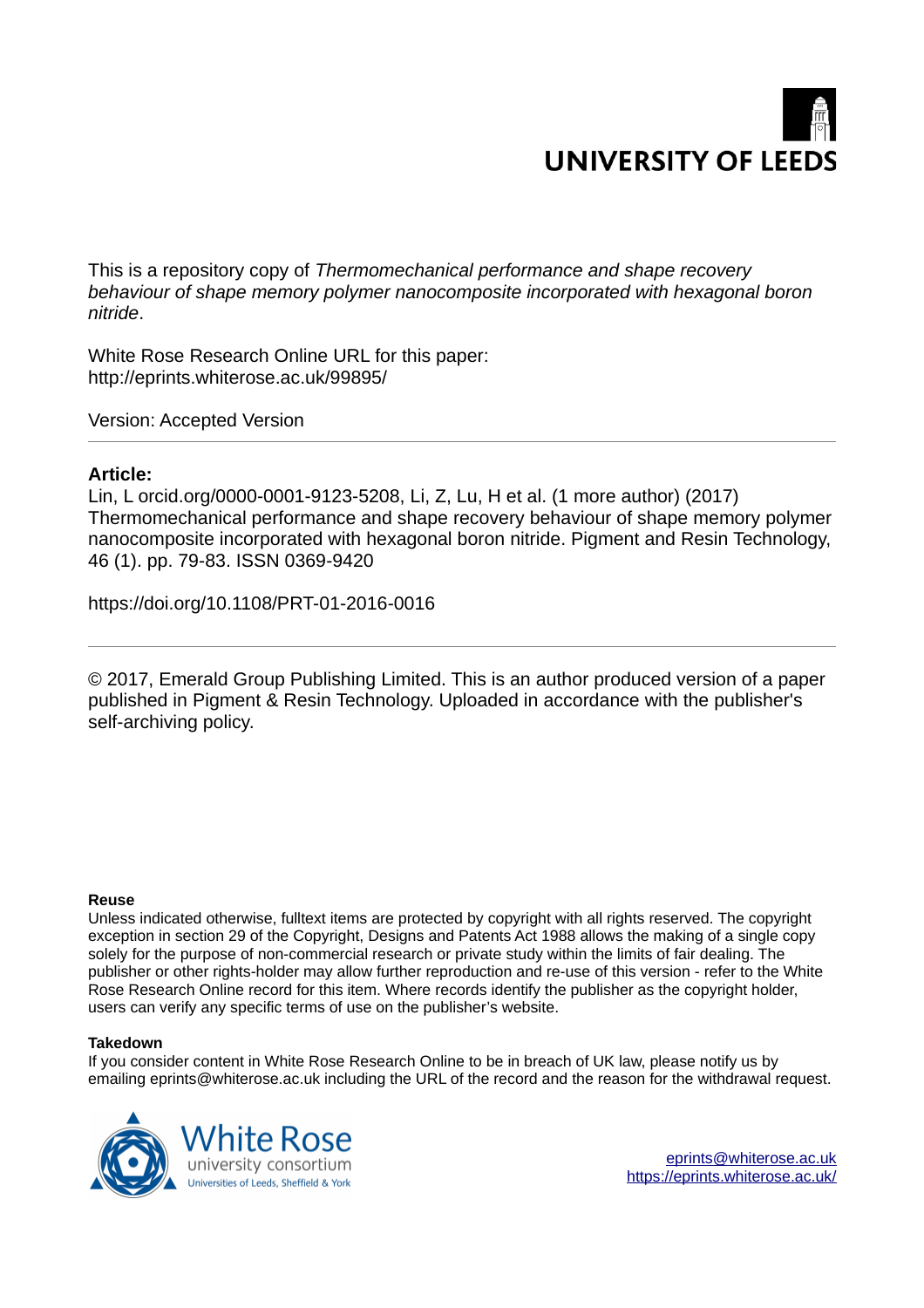# **Thermomechanical performance and shape recovery behaviour of shape memory polymer nanocomposite incorporated with hexagonal boron nitride**

**Purpose** – The purpose of the study reported in this paper was to develop an effective approach to significantly improve the thermomechanical properties of shape memory polymer (SMP) nanocomposites that show fast thermally responsive shape recovery.

**Design/methodology/approach** – Hexagonal boron nitrides (h-BNs) were incorporated into polymer matrix in an attempt to improve the thermal conductivity and thermally responsive shape recovery behaviour of SMP, respectively. Thermally actuated shape recovery behaviour was recorded and monitored instrumentally.

**Findings** – The results show that both glass transition temperature  $(T<sub>a</sub>)$  and thermomechanical properties of the SMP nanocomposites have been progressively improved with increasing concentration of h-BNs. Analytical results also suggest that the fast responsive recovery behaviour of the SMP nanocomposite incorporated with h-BNs was due to the increased thermal conductivity.

**Research implications** – A simple way for fabricating SMP nanocomposites with enhanced thermally responsive shape recovery based on the incorporation of hexagonal boron nitrides was developed.

**Originality/value** – The outcome of this study may help fabrication of SMP nanocomposites with fast responsive recovery behaviour.

**Keywords:** Shape memory polymer; Nanocomposite; Responsive material; Boron nitride; Thermomechanical property

**Paper type** Research paper

#### **Introduction**

Stimuli-responsive polymers are one of the smart materials that could show noticeable changes in their properties continuously with varying environmental conditions (Hu *et al*., 2012). Such responsive polymers can adapt to surrounding environments, thus altering colour or transparency, changing shape (shape memory polymers, SMPs), regulating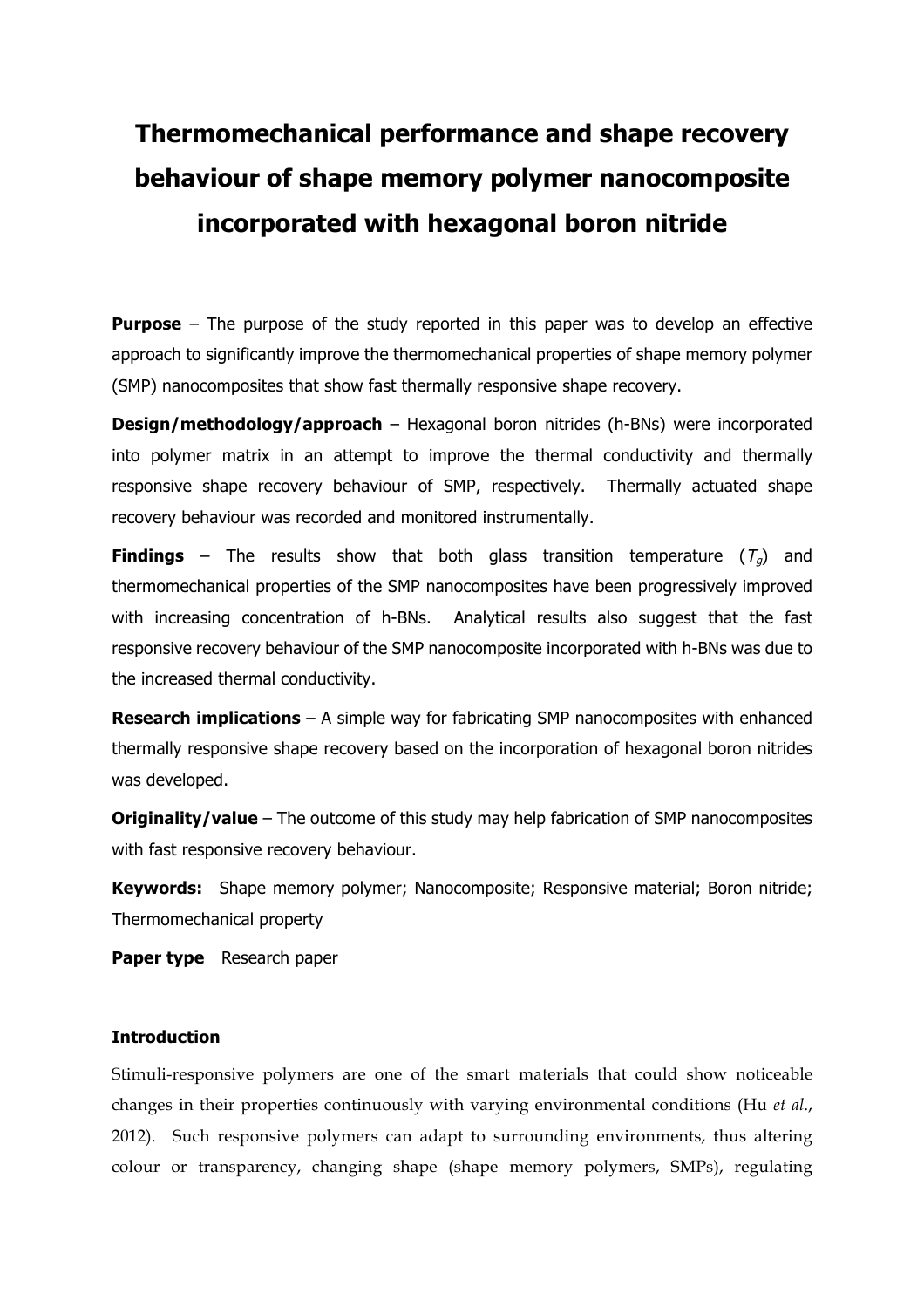transport of ions and molecules, or converting chemical and biochemical signals into optical, electrical, thermal and mechanical signals, and vice versa (Hu *et al*., 2012; Zhao *et al*., 2013; Rousseau, 2008; Xie 2011; Hu *et al*., 2012; Yao *et al*., 2015; Lu *et al*., 2015a; Lu *et al*., 2015b). In recent years, as a smart material, SMPs have attracted increasing attention from the scientific community due to their abundant advantages over their metallic counterpart, namely shape memory alloys (SMAs) (Liu *et al*., 2007). Low cost, light weight, a broad range of transformation temperature, high durability and high recoverable strain (up to 200% in many cases) are some of the important advantages among others (Rousseau *et al*., 2008). With so much effort being made, many emerging applications of stimuli-responsive polymers have been explored, such as drug delivery, diagnostics, tissue engineering and optical systems, as well as biosensors, microelectromechanical systems, coatings and textiles (Hu *et al*., 2012; Zhao *et al*., 2013; Rousseau *et al*., 2008; Xie 2011; Hu *et al*., 2012; Yao *et al*., 2015; Lu *et al*., 2015a; Lu *et al*., 2015b; Xie and Rousseau, 2009; Wei *et al*., 2014). Despite tremendous progress in synthesis, analysis, characterisation, actuation methods and modelling enables us to develop SMPs through a knowledge based approach (Serrano and Ameer, 2012; Koerner *et al*., 2004; Huang *et al*., 2005). Fundamental research that concerned stimuli other than heat (e.g. light, electric current or alternating magnetic fields) and enabling the materials to possess more desirable properties-on-demand had been reported elsewhere (Lu *et al*., 2011a; Mohr *et al*., 2006; Li *et al*., 2012; Cho *et al*., 2005; Lu and Huang, 2013). Due to their practical and potential applications, SMP composites have been found to be highly desirable due to their tailorable properties after reinforcement. Currently, more attractive and critical research studies on SMP composites concern the creation of SMP composites for indirect heat actuation by incorporating conductive particles, including conductive hybrid fibres (Leng *et al*., 2008), carbon black (Le *et al*., 2010), carbon nanofibres (Lu *et al*., 2010a), carbon nanotubes (Lu *et al*., 2011b; Lu *et al*., 2015c), nickel nanostrand (Lu *et al*., 2011c), graphene (Lu and Gou, 2012) etc. However, this approach inevitably requires a high level loading of conductive fillers to achieve desirable efficiency of actuation. The high loading of filler tends to result in a high viscosity and strong interactions between the SMP resin and the conductive filler, which hinders the efficient manifestation of properties of the filler through to the matrix (Lu *et al*., 2010b).

Hexagonal boron nitride (h-BN) is the most stable crystalline form, which is the equivalent in structure of graphite (shown in Figure 1). Similar to graphite, in h-BN, boron and nitrogen atoms are bound by strong covalent bonds within each layer, whereas the layers are held together by weak van der Waals forces. Compared with graphite, the theoretical thermal conductivity of hexagonal boron nitride nanoribbons is of the same order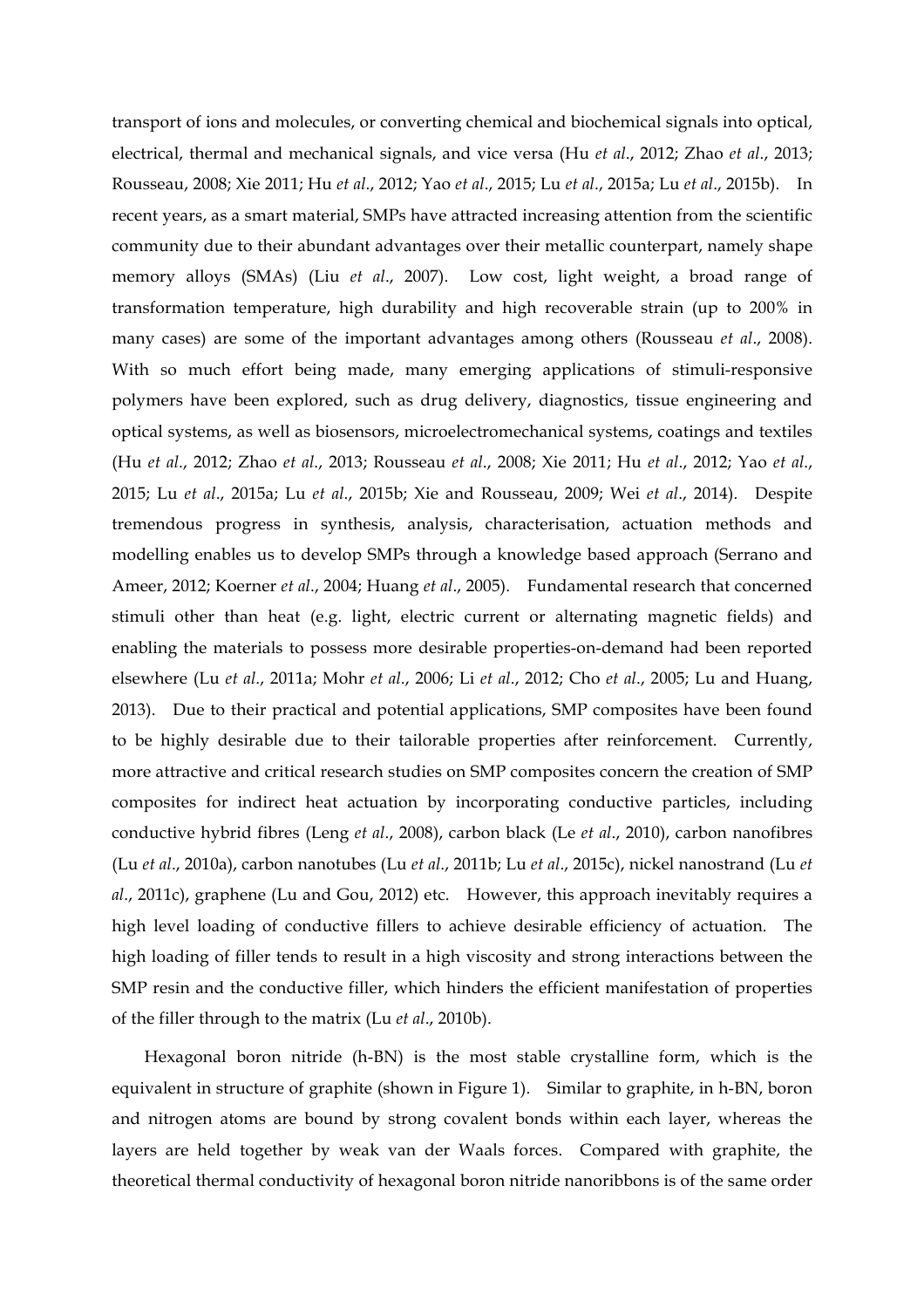of magnitude as the experimentally measured thermal conductivity of graphene (Tao *et al*., 2010). Boron nitride is traditionally used as an additive in high-temperature equipment and electronics field due to its excellent thermal, dielectric and chemical stability. For example, plastics filled with BN have less thermal expansion as well as higher thermal conductivity and electrical resistivity (Davis, 1991).

(Insert Figure 1)

In this study, we developed an effective approach to significantly improve the thermomechanical properties of SMP. Thus, hexagonal boron nitrides (h-BNs) were incorporated into polymer matrix in an attempt to improve the thermal conductivity and thermally responsive shape recovery behaviour of the polymer matrix. It was found that both glass transition temperature  $(T<sub>g</sub>)$  and thermomechanical properties of the resulting SMP nanocomposites improved with the increase of the concentration of h-BNs.

#### **Experimental**

#### **Materials and nanocomposite preparation**

h-BNs were synthesised by reacting boron trioxide  $(B_2O_3)$  with urea  $(CO(NH_2)_2)$  in a nitrogen atmosphere at a temperature of 1600°C (h-BN concentration >98%). The obtained h-BN is isoelectronic to a similarly structured carbon lattice. The thermal conductivity and thermal expansion coefficient of h-BN is 600 W/m·K and -2.7×10-6/ $\degree$ C, respectively. The SMP is an epoxy-based fully thermosetting resin, which is a two-part system having a rigid part and a soft part. The h-BNs were blended into the SMP resin at weight fractions of 0, 2, 4, 6, 8 and 10 wt.%, respectively. Each of the resulting mixtures was mechanically stirred at a high speed of 600 rad/min. The resulting mixture was degasified in a vacuum oven to completely remove air bubbles. In this study, a resin transfer moulding process was used to create the SMP nanocomposite. The applied pressure during the resin transfer moulding process was kept constant. After the mould filling, the composite was cured at a temperature ramp of approximately 1°C/min from ambient temperature to 100°C and kept for 5 hours before being ramped to 120°C at 20°C per 180 minutes. Finally, the temperature was ramped to 150°C at 30°C per 120 minutes to obtain the final SMP nanocomposite.

## **Methods of characterisation**

Field emission scanning electron microscopy (FESEM) was used to study the morphology of h-BN in SMP nanocomposite. The functional groups determination of the h-BN enabled SMP nanocomposite was performed on the Fourier transform infrared (FTIR) spectroscopy (Nicolet AVATAR 360) in a transmittance mode in the range of 4000 to 600 cm-1. Differential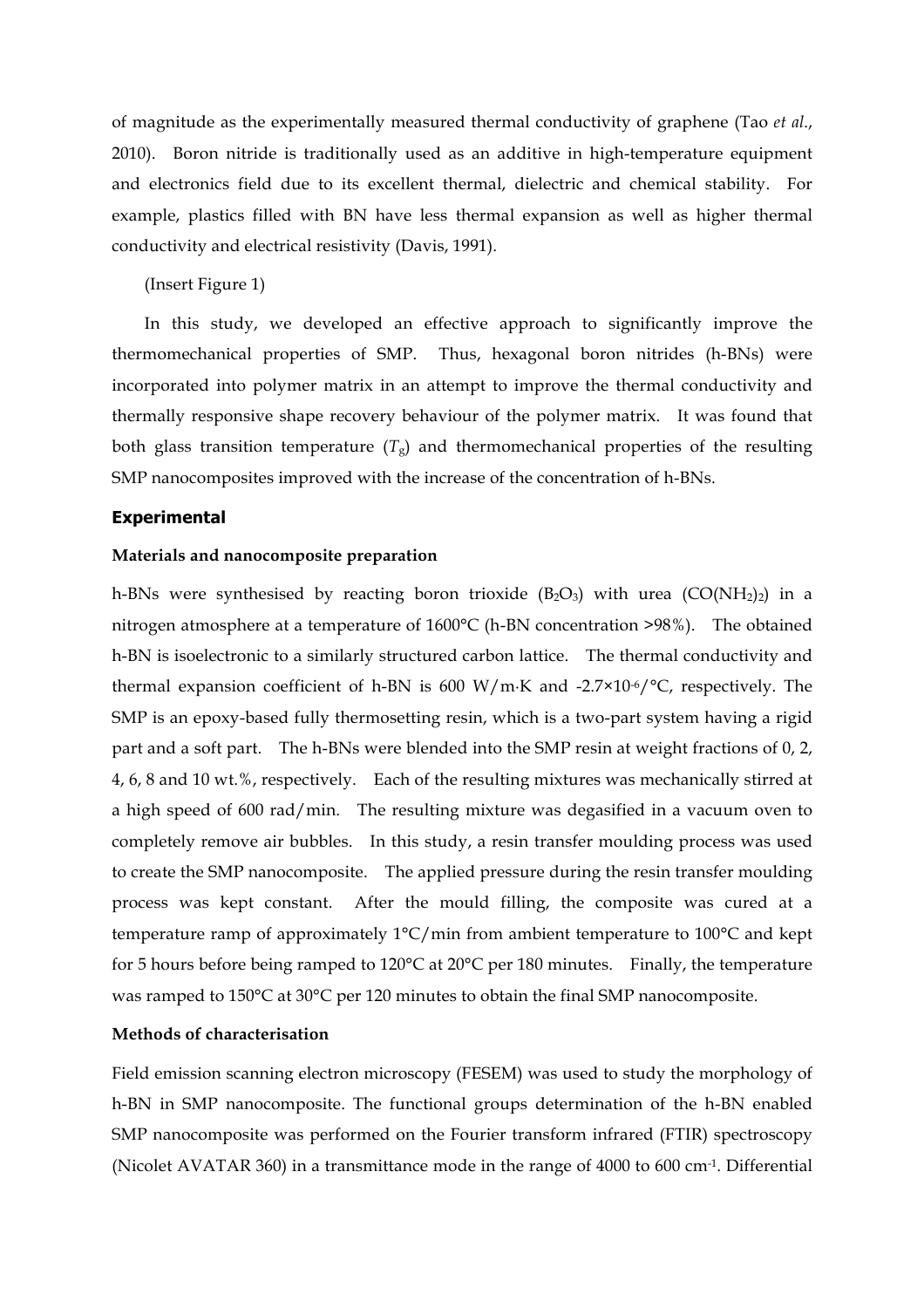scanning calorimetry (DSC) experiments were conducted on the DSC 204F1, Netzsch, Germany. All experiments were performed at a constant heating rate of  $10^{\circ}$ C min<sup>-1</sup>. The tested samples were investigated in the temperature range of 25 to 200°C. Dynamic mechanical analysis (DMA) was employed in this study to measure the dynamic mechanical performance and  $T<sub>g</sub>$  of amorphous polymers. All measurements were performed in the single cantilever mode at a constant heating rate of  $10^{\circ}$ C/min. The oscillation frequency was 1.0 Hz and temperature interval ranged from 25 to 180°C. The flexural strength of SMP composites was measured via three-point bending using a Zwick/Roell servo-mechanical testing frame with a series of digital controllers. An Instron clip-on extensometer was used for strain measurement (engineering strain) in three-point bending mode and a forced air convective environmental chamber was used for elevated temperature tests. The static bending tests were performed at a loading speed of 2 mm·min<sup>−</sup><sup>1</sup> with a support span of 30 mm. The dependence of flexural strength on fibrous filler content was investigated at a test temperature of 25°C.

#### **Results and discussion**

#### **Morphology of h-BN in SMP nanocomposite**

The morphology of the h-BNs were characterised using FESEM. Figures 2(a) and (b) show the morphology of shape memory composited based on h-BNs filler with a constant scale of 20 µm. The white dots are h-BN particles. As can be seen from Figure 2, there are present a significant number of h-BN particles, of which the aggregates could influence the thermal conductive property of the insulating polymer. A matrix structure was formed by the individual particle. Such a matrix made of individual h-BN acts as a conductive path for heating, which improves the thermal conductivity of the polymer. The nature of the matrix structure is highly dependent on the quality of the dispersion of h-BNs. Such a thermally conductive matrix is expected to improve the thermal conductivity and facilitate heat transfer from the nanopaper to the polymer matrix.

(Insert Figure 2)

## **Structural confirmation via Fourier Transform Infrared (FTIR) spectroscopy**

Figure 3 shows comparative FTIR data of the nanocomposites containing 2, 6 and 10 wt.% of the h-BNs. There are three major peaks at 2929 cm-1, 1384 cm-1 and 1153 cm-1. The frequencies at around 1153 cm-1 and 2929 cm-1 corresponds to the aliphatic ether (C–O–C) bonding, –C–H<sup>3</sup> and –CH2– bonding, respectively. The characteristic peak for h-BNs bending vibration is observed at about 1384 cm-1 for the stretching mode.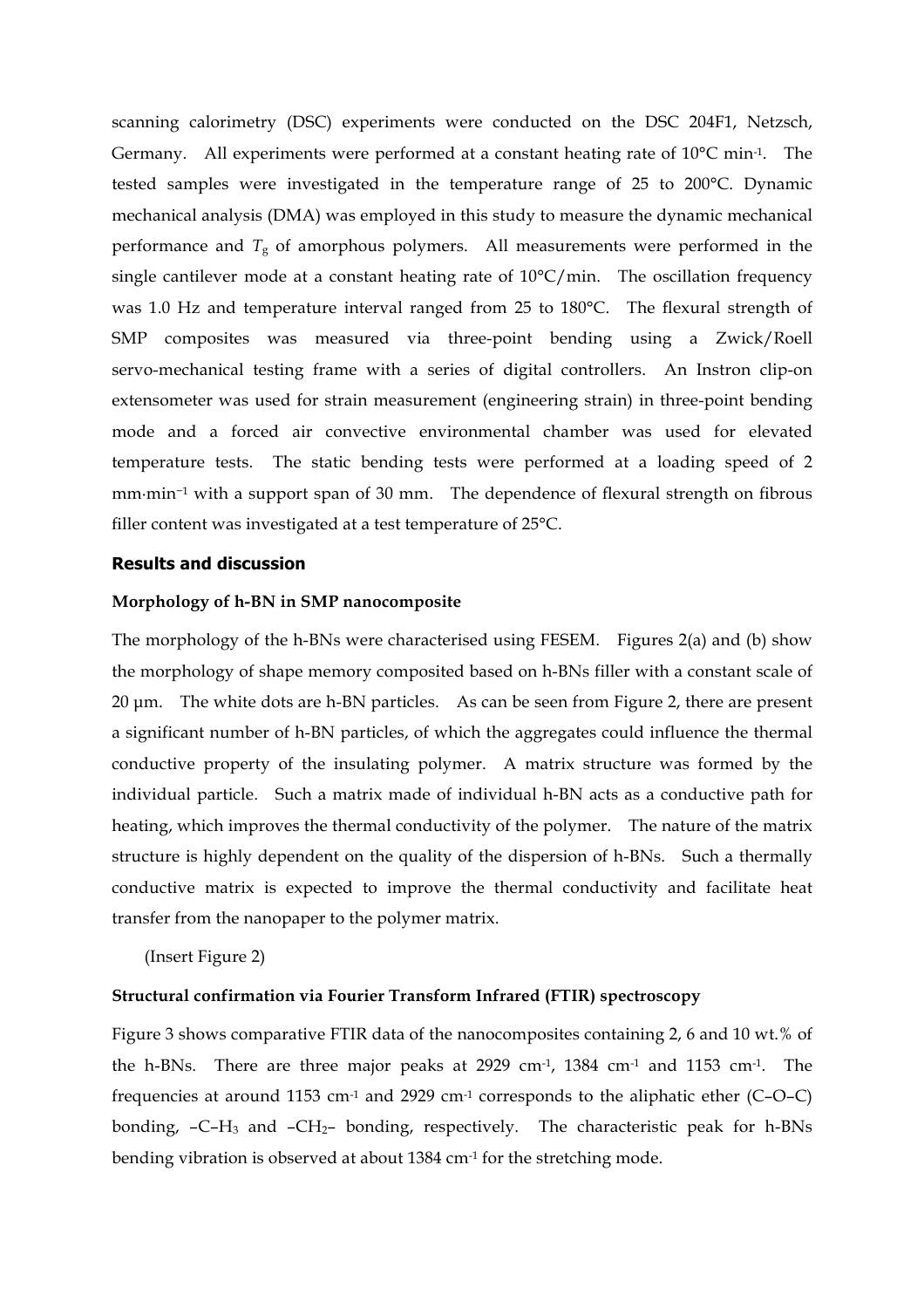(Insert Figure 3)

#### **Thermomechanical properties**

In the thermosetting epoxy-based SMP, the  $T_g$  plays a critical role in influencing the SME. Exceeding the  $T_g$  enables the mobility of the polymer segments and thereby allowing the material to regain its original form. Therefore, the  $T_g$  is a critical parameter and is necessary for characterising the shape recovery performance of SMPs. The change in  $T_g$  as a function of the temperature for the SMP nanocomposites incorporated with different weight concentrations of h-BNs is presented in Figure 4. *T*<sup>g</sup> is determined as 72.7, 77.5, 79.6 and 82.3°C for the pristine SMP and SMP composite with 2, 6 and 10 wt.% h-BNs, respectively. The glass transition in tested samples occurs within a temperature range of 70 to 90°C. The experimental results thus indicate that h-BNs enhance the thermal properties of the SMP matrix.

#### (Insert Figure 4)

The storage modulus, tangent delta and  $T_g$  of the SMP nanocomposites incorporated with 2, 6 and 10 wt.% h-BNs were determined in this manner. The storage modulus and tangent delta data were recorded as a function of temperature. As shown in Figure 5, the *T*<sup>g</sup> is defined as the intersection point of storage modulus and the tangent delta curves, the *T*<sup>g</sup> of SMP composites incorporated were 73.1°C, 77.5°C and 80.5°C, respectively, while that of pristine SMP was 73.4°C. Experimental results could be attained from the h-BNs that enhanced the thermomechanical properties of SMP matrix, resulting in improved thermomechanical properties. Meanwhile, the dispersion and bonding of CNTs with both SMP and carbon fibre also play a critical role in influencing the dynamic mechanical behaviour of the composites.

(Insert Figure 5)

#### **Mechanical properties**

In general, it can be seen that the flexural strength of SMP composites increases with the increase of h-BN content, as shown in Figure 6, the flexural stress of the SMP composites with 2, 4, 6, 8 and 10 wt% h-BN is 25.31, 26.19, 26.56, 27.25 and 29.07 N, respectively. These results suggest that the mechanical strength of the composite specimens is proportionally improved with the increase of h-BN content. On the other hand, the deformation of the composites might be contributed to the occurrence and propagation of cracks initiated by the debonding between matrix resin and filler, which is the major failure characteristic of the composite specimens. Also, the cracks may not propagate easily since the viscous matrix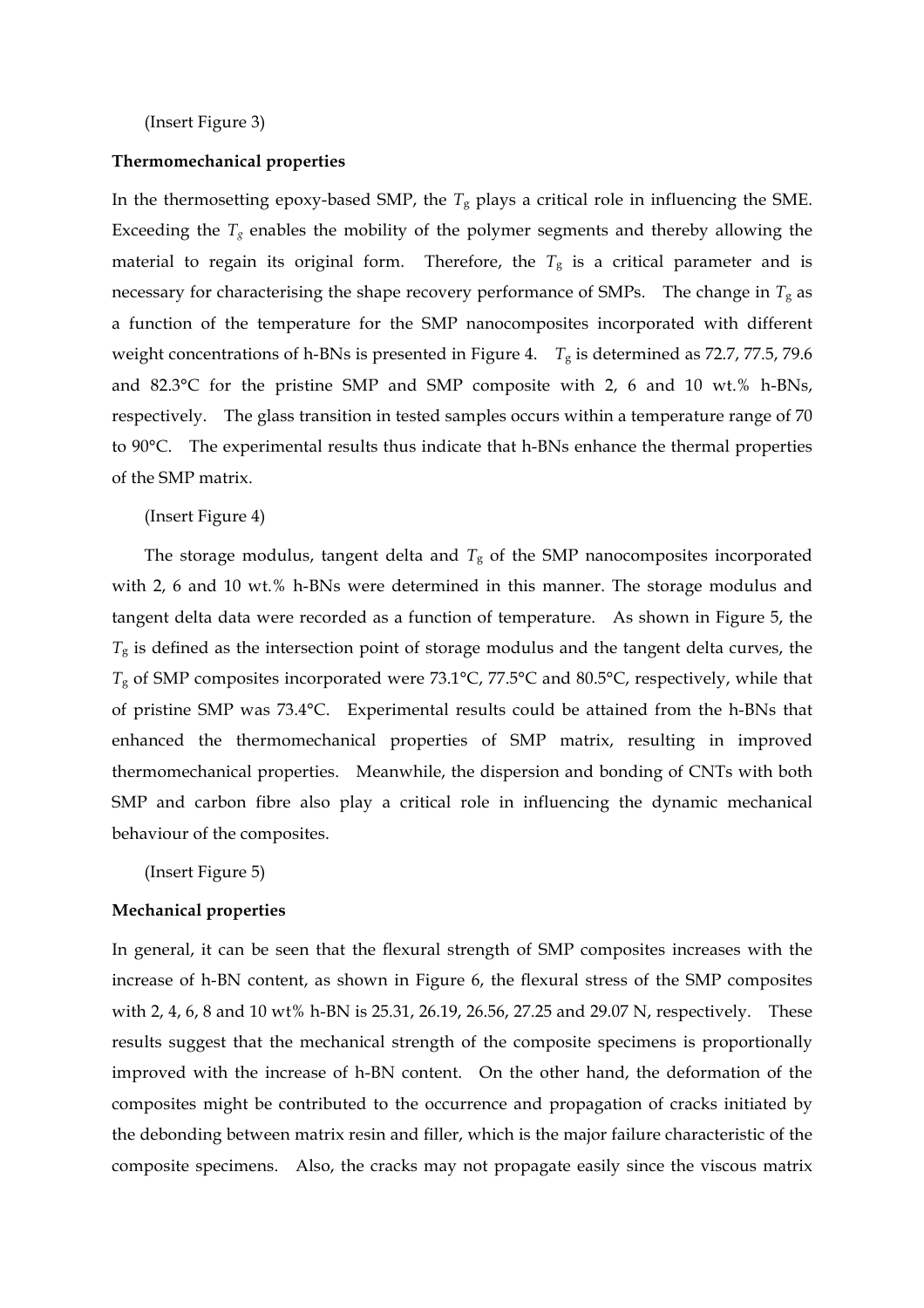resin may become difficult to flow and the composite materials brittle. However, it can also be seen that with the h-BN content further increased, the maximum fractures strains of the nanocomposites are not always increased due to the contingency factors of cracks propagate.

(Insert Figure 6)

#### **Thermally responsive shape recovery behaviour**

The tested SMP composites that were incorporated with a 2, 4 and 10wt.% h-BNs and originally had a flat shape. After the sample was heated above 110°C, it could be deformed into a desirable shape upon applying a 10N of external force. Cooling back to room temperature, the SMP composites with a deformed shape could subsequently be fixed. The thermal actuation was studied on a "Π" shaped sample. Thus, the flat sample with a dimension of 80×10×4 mm<sup>3</sup> was bent into a "U" shape at 110°C. Images were taken of the sample with a digital camera at a constant frame rate of 30 Hz, and with an appropriate visual range to detect the sample's curvature. Snapshots of the shape recovery sequence of the SMP composite sample that was incorporated with 10 wt.% h-BNs is shown in Figure 7. When the SMP composite was placed in a heating oven at 120°C, it took 50 seconds for the sample to complete the shape recovery. It showed very small recovery ratio during the first 10 seconds, but then exhibited a faster recovery speed until 40 seconds. Finally, the SMP composite sample regained its original shape.

## (Insert Figure 7)

Simultaneously, thermally responsive shape recovery behaviour of pristine SMP was recorded and compared with that of SMP composites. Seven relevant snap-shots of the tested samples are presented in Figure 8. A faster shape recovery of SMP composites incorporated with h-BNs than pristine SMP was found under the same condition. Thus, the SMP composites completed the thermally induced shape recovery in 50 seconds, while the pristine SMP did in 60 s. The effectiveness of the h-BNs to accelerate the shape recovery of the SMP is thus clearly shown. This, as mentioned before, is due to the h-BNs in the polymer matrix improving the thermal conductivity and helping to conduct the heating from external environment to the SMP.

(Insert Figure 8)

## **Conclusions**

A series of experiments were conducted to study the h-BN enabled SMP composite, of which the thermomechanical properties and shape recovery were improved by the heating.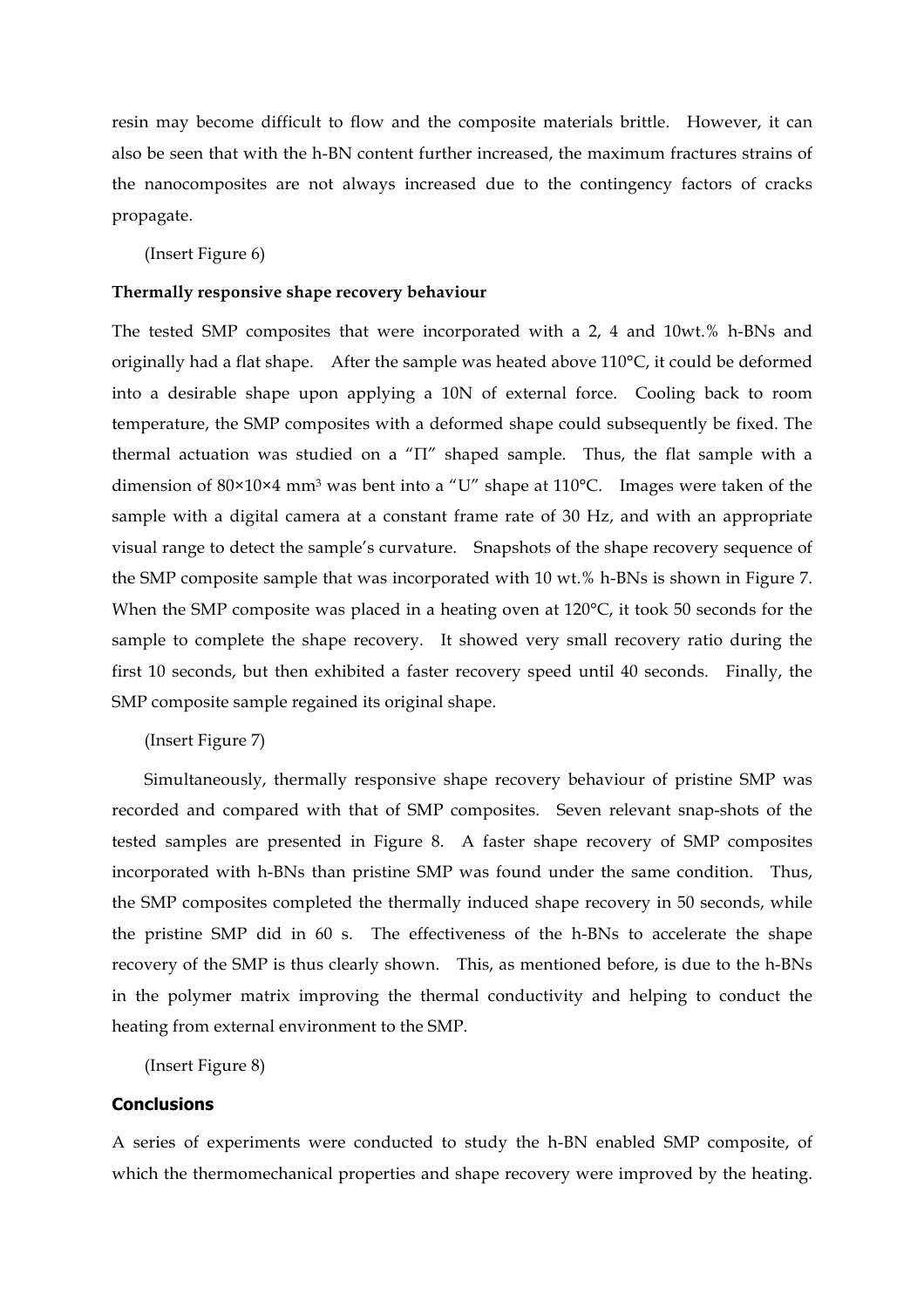The inclusion of the h-BN improved the thermal conductive property and helped to conduct the thermal heating for the SMP matrix. Both  $T_g$  and dynamic mechanical performance of the composites were improved by the addition of h-BNs. Furthermore, the thermally induced shape recovery of the pristine SMP and SMP composites was recorded and compared in the recovery process. The authors demonstrated a simple way to improve the thermomechanical performance of thermally responsive SMP composite and to accelerate the recovery behaviour in response to external stimulus by the incorporation of h-BN in the polymer matrix concerned.

#### **Acknowledgments**

This research was supported by the National Natural Science Foundation of China (NSFC) (Grant No. 51103032) and Fundamental Research Funds for the Central Universities (Grant No. HIT.BRETIV.201304).

## **Conflict of interest**

The authors declare that there is no conflict of interest.

## **References**

- Davis, R.F. (1991), "III-V nitrides for electronic and optoelectronic applications", *Proceedings of the IEEE*, Vol. 79 No. 5, pp. 702–12.
- Cho, J.W., Kim, J.W., Jung, Y.C. and Coo, N.S. (2005) "Electroactive shape-memory polyurethane composites incorporating carbon nanotubes", *Macromolecular Rapid Communications*, Vol. 26 No. 5, pp. 412-6
- Huang, W.M., Yang, B., An, L. and Li, Y.S. (2005), "Water-driven programmable polyurethane shape memory polymer: Demonstration and mechanism", *Applied Physics Letters*, Vol. 86 No. 11, pp. 114105-8.
- Hu, J.L., Meng, H., Li, G.Q. and Ibekwe, S.I. (2012), "A review of stimuli-responsive polymers for smart textile applications", *Smart Materials and Structures*, Vol. 21 No. 5, pp. 053001-24.
- Hu, J.L., Zhu Y., Huang H.H. and Lu, J. (2012), "Recent advances in shape-memory polymers: structure, mechanism, functionality, modelling and applications", *Program Polymer Science*, Vol. 37 No. 12, pp. 1720-63.
- Koerner, H., Price, G., Pearce, N.A., Alexander, M. and Vaia, R.A. (2004), "Remotely actuated polymer nanocomposites stress recovery of carbon nanotube filled thermoplastic elastomers", *Nature Materials*, Vol. 3 No. 2, pp. 115-20.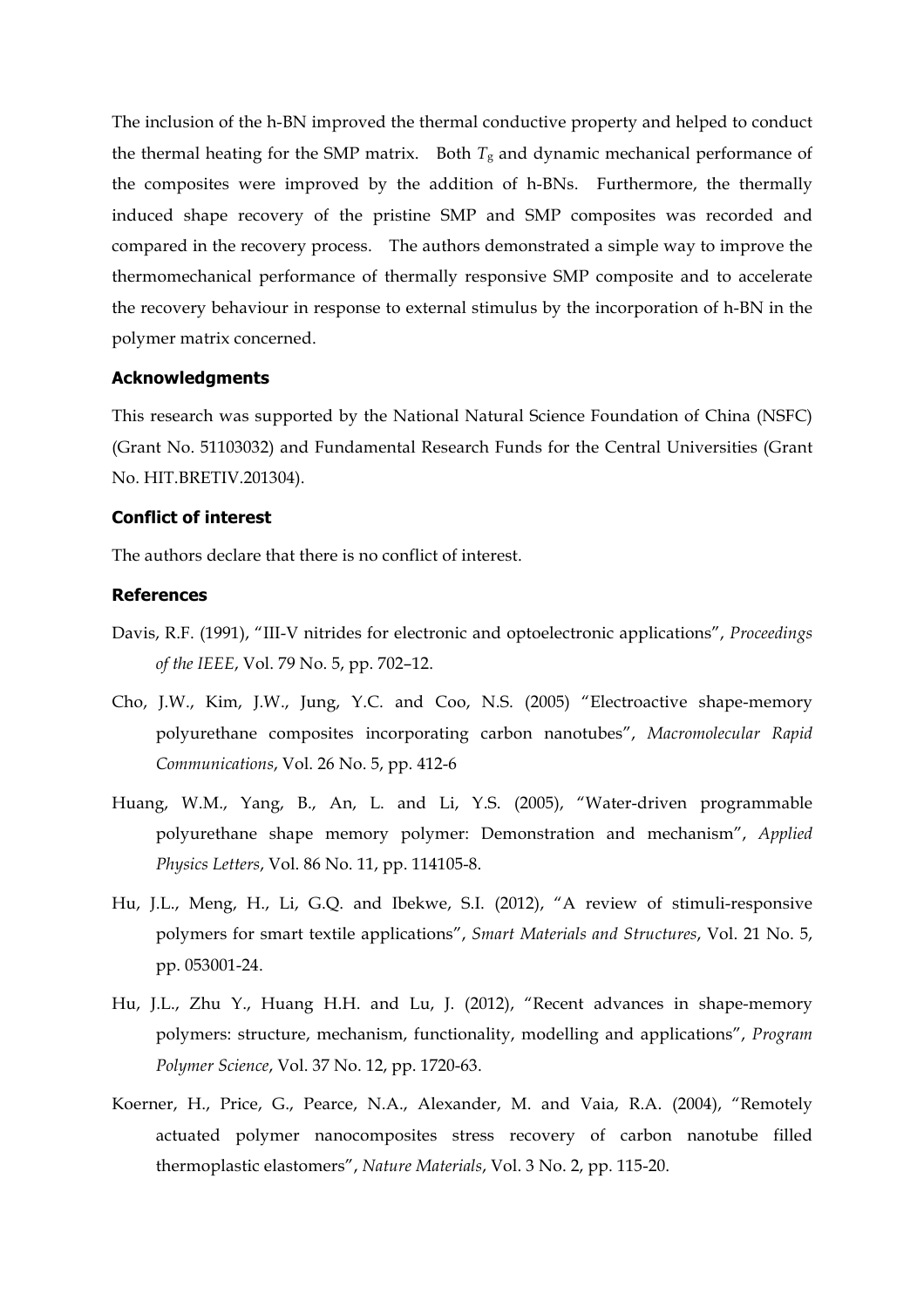- Le, H.H., Kolesov, I., Ali, Z., Uthardt, M., Osazuwa, O., Ilisch, S. and Radusch, H.J. (2010), "Effect of filler dispersion degree on the joule heating stimulated recovery behaviour of nanocomposites", *Journal of Materials Science*, Vol. 45 No. 21, pp. 5851-9.
- Leng, J.S., Lv, H.B., Liu, Y.J. and Du, S.Y. (2008), "Synergic effect of carbon black and short carbon fiber on shape memory polymer actuation by electricity", *Journal Applied Physics*, Vol. 104 No. 10, pp. 104917-21.
- Li, G., Fei, G., Xia, H., Han, J. and Zhao, Y. (2012), "Spatial and temporal control of shape memory polymers and simultaneous drug release using high intensity focused ultrasound", *Journal of Materials Chemistry*, Vol. 22 No. 63, pp.7692-6
- Liu, C., Qin, H. and Mather, P.T. (2007), "Review of progress in shape-memory polymers", *Journal of Materials Chemistry A*, Vol. 17 No. 17, pp.1543-58.
- Lu, H.B. and Gou, J. (2012), "Study on 3-D high conductive graphene buckypaper for electrical actuation of shape memory polymer", *Nanoscience and Nanotechnology Letters*, Vol. 4 No. 12, pp. 1155-9.
- Lu, H.B. and Huang, W.M. (2013), "Synergistic effect of self-assembled carboxylic acid-functionalized carbon nanotubes and carbon fibre for improved electro-activated polymeric shape-memory nanocomposite", *Applied Physics Letters*, Vol. 102 No. 23, pp. 231910-3.
- Lu, H.B., Gou, J., Leng, J.S. and Du, S.Y. (2011b), "Magnetically aligned carbon nanotube in nanopaper enabled shape-memory nanocomposite for high speed electrical actuation", *Applied Physics Letters*, Vol. 98 No. 17, pp. 174105-8.
- Lu, H.B., Gou, J., Leng, J.S. and Du, S.Y. (2011c) "Synergistic effect of carbon nanofiber and sub-micro filamentary nickel nanostrand on the shape memory polymer nanocomposite", *Smart Materials and Structures*, Vol. 20 No. 3 pp. 035017-23.
- Lu, H.B., Liang, F. and Gou, J.H. (2011a), "Nanopaper enabled shape-memory nanocomposite with vertically aligned nickel nanostrand: Controlled synthesis and electrical actuation", *Soft Matter*, Vol. 7 No. 16, pp. 7416-23.
- Lu, H.B., Liu, Y.J., Gou, J., Leng, J.S. and Du, S.Y. (2010a), "Electrical properties and shape-memory behaviour of self-assembled carbon nanofiber nanopaper incorporated with shape-memory polymer", *Smart Materials and Structures*, Vol. 19 No. 7, pp. 075021 - 7.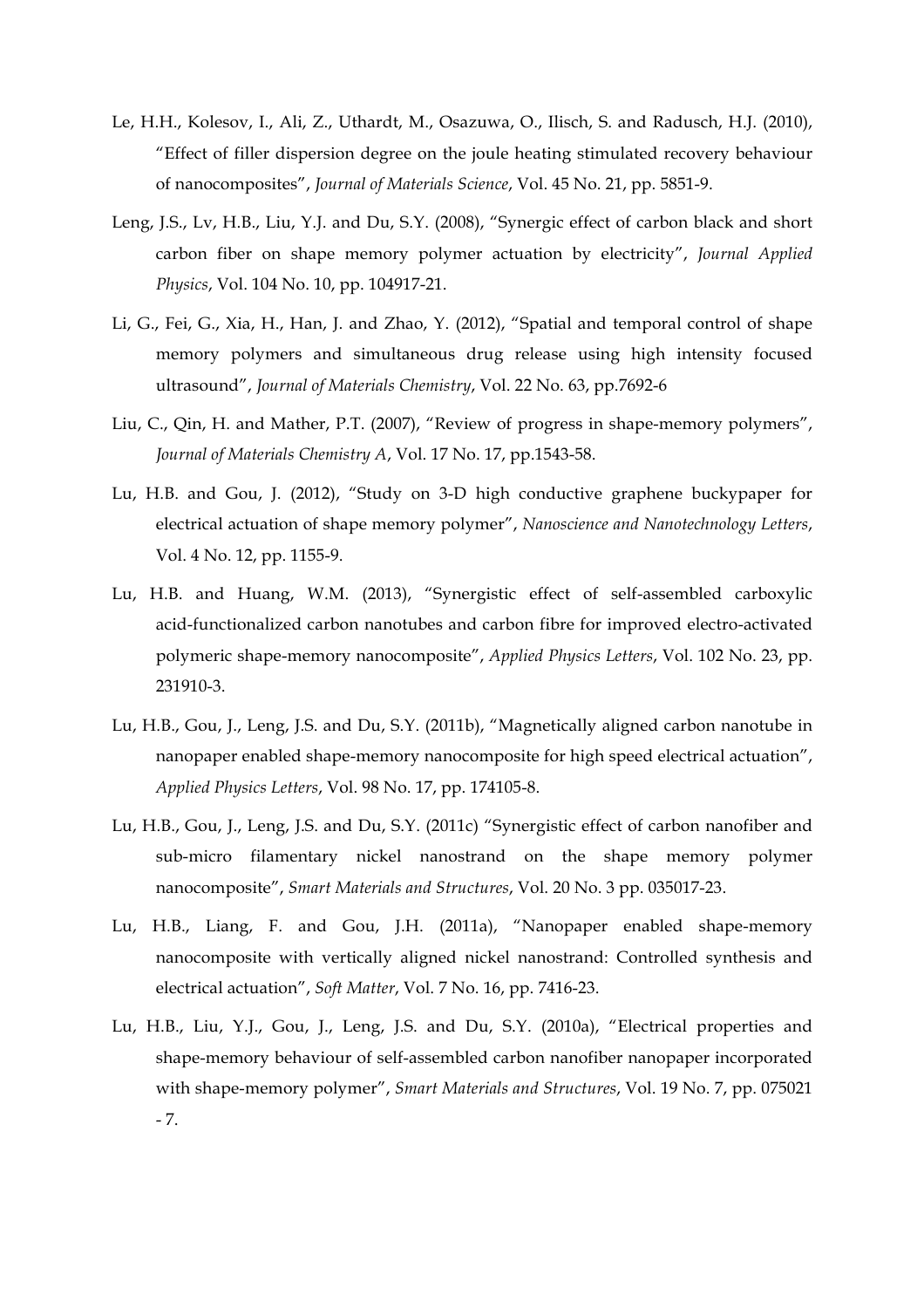- Lu, H.B., Liu, Y.J., Leng, J.S. and Du, S.Y. (2010b), "Synergistic effect of carbon nanofiber and carbon nanopaper on shape memory polymer composite", *Applied Physics Letters*, Vol. 97 No. 8, pp. 056101 -4.
- Lu, H.B., Yao, Y.T. and Lin, L. (2015a), "A Phenomenological and quantitative model for shape/temperature memory effect in polypyrrole undergoing relaxation transition", *Pigment & Resin Technology*, Vol. 44 No. 2, pp. 94-100.
- Lu, H.B., Yao, Y.T. and Lin, L. (2015b), "Temperature sensing and actuating capabilities of polymeric shape memory composite containing thermochromic particles", *Pigment & Resin Technology*, Vol. 44 No. 4, pp. 244-31.
- Lu, H.B., Yao, Y.T. and Lin, L. (2015c), "Fabrication of free-standing octagon-shaped carbon nanofiber assembly for electrical actuation of shape memory polymer nanocomposites", *Pigment & Resin Technology*, Vol. 44 No. 3, pp.157-64.
- Mohr, R., Kratz, K., Weigel, T., Lucka- Gabor, M., Moneke, M. and Lendlein, A. (2006), "Initiation of shape-memory effect by inductive heating of magnetic nanoparticles in thermoplastic polymers", *PNAS*, Vol. 103 No. 10, pp. 3540-45.
- Rousseau, I.A. (2008), "Challenges of shape memory polymers: A review of the progress toward overcoming SMP's limitations", *Polymer Engineer and Science*, Vol. 48 No. 11, pp. 2075-89.
- Serrano, M.C. and Ameer, G.A. (2012), "Recent insights into the biomedical applications of shape-memory polymers", *Macromolecular Bioscience*, Vol. 12 No. 9, pp. 1156-71.
- Tao, O.Y., Chen, Y.P., Xie, Y., Yang, K., Bao, Z.G. and Zhong, J.X. (2010), "Thermal transport in hexagonal boron nitride nanoribbons", *Nanotechnology*, Vol. 21 No. 24, pp. 245701-8.
- Wei, W.X., Wang, H.Q., Xu H.B. and Wang, H. (2014), "Resolution of secondary defects in adhesive bonding lay of large composites structures", *Aeronautical Manufacturing Technology*, Vol. 11 No. 6, pp. 96-9.
- Xie, T. (2011), "Recent advances in polymer shape memory", *Polymer*, Vol. 52 No. 22, pp. 4985-5236.
- Xie, T. and Rousseau, I.A. (2009), "Facile tailoring of thermal transition temperatures of epoxy shape memory polymers", *Polymer*, Vol. 50 No. 8, pp.1852-6.
- Yao, Y.T., Wei, H.Q., Wang, J.J., Lu, H.B., Leng, J.S. and Hui, D. (2015), "Fabrication of hybrid membrane of electrospun polycaprolactone and polyethylene oxide with shape memory property", *Composites Part B. Engineering*, Vol. 83 No. 5, pp. 264-9.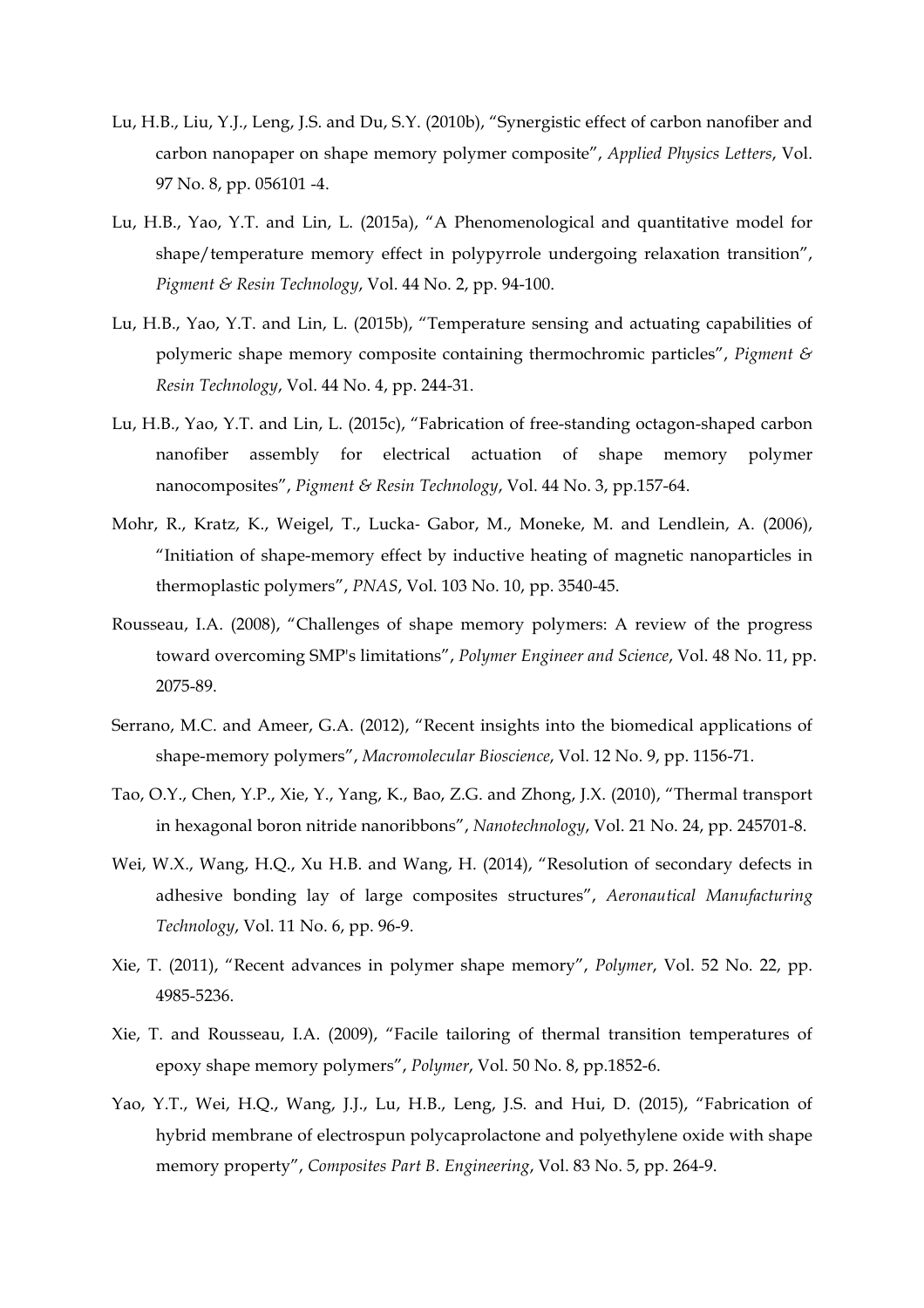Zhao, Q., Behl, M. and Lendlein, A. (2013), "Shape-memory polymers with multiple transitions: complex actively moving polymers", *Soft Matter*, Vol. 9 No. 12, pp. 1744-55.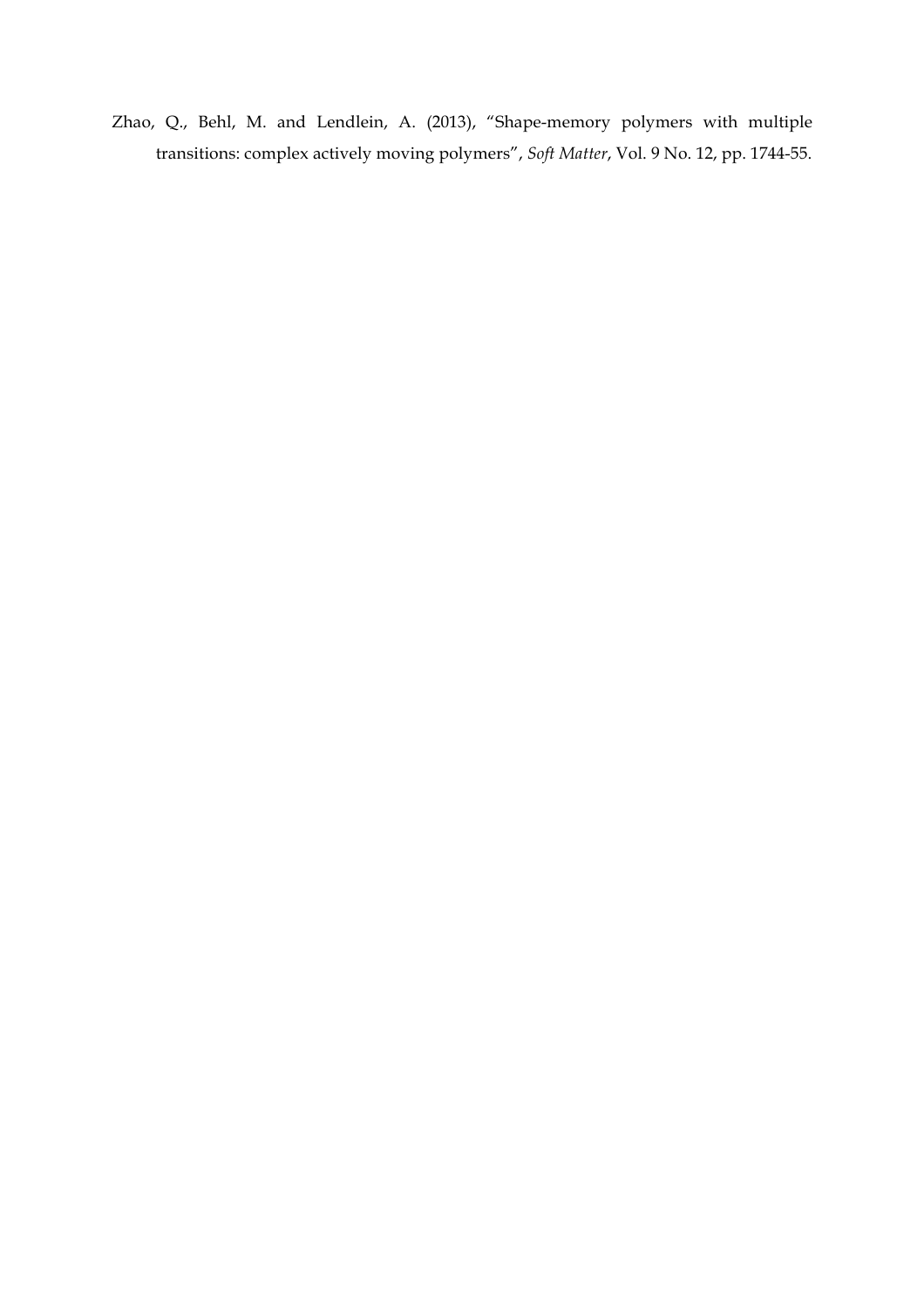**Figure 1** Illustration of the structure of hexagonal boron nitride

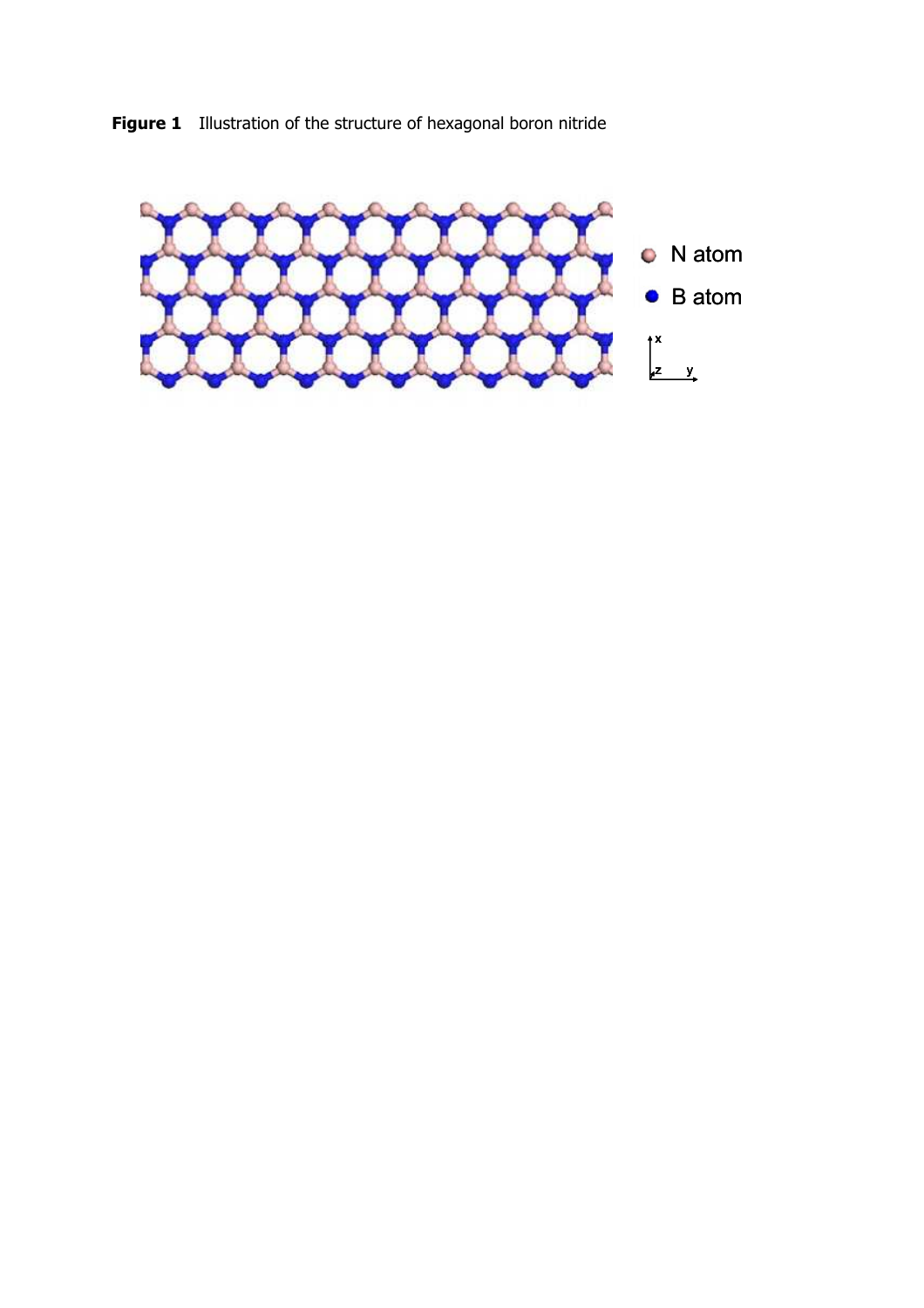**Figure 2** (a) and (b) the morphology and structure of h-BNs in the SMP composite at a scale of 20 µm

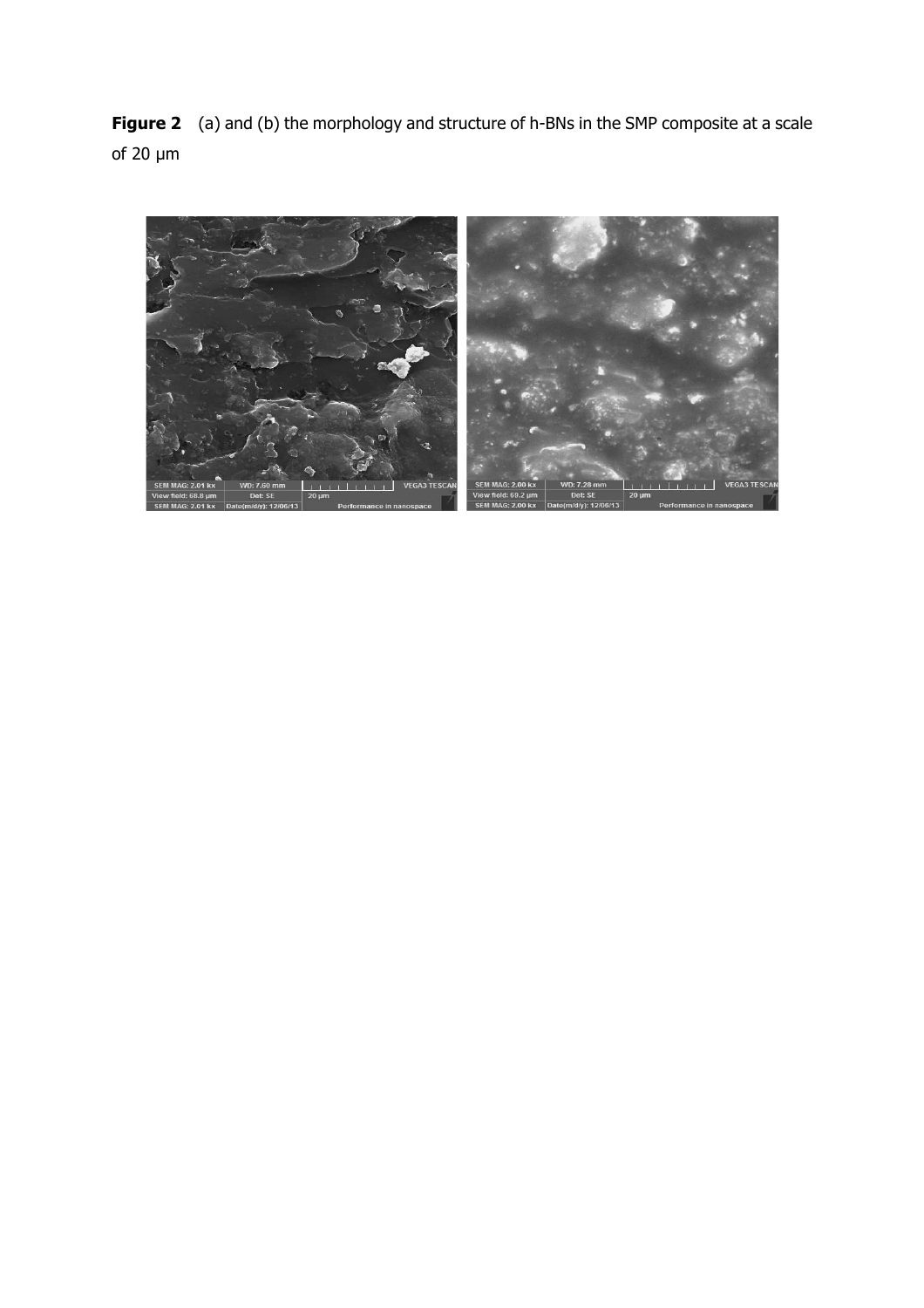**Figure 3** FTIR spectra of the h-BN enabled SMP composites at weight concentrations of 2, 6 and 10 wt.%

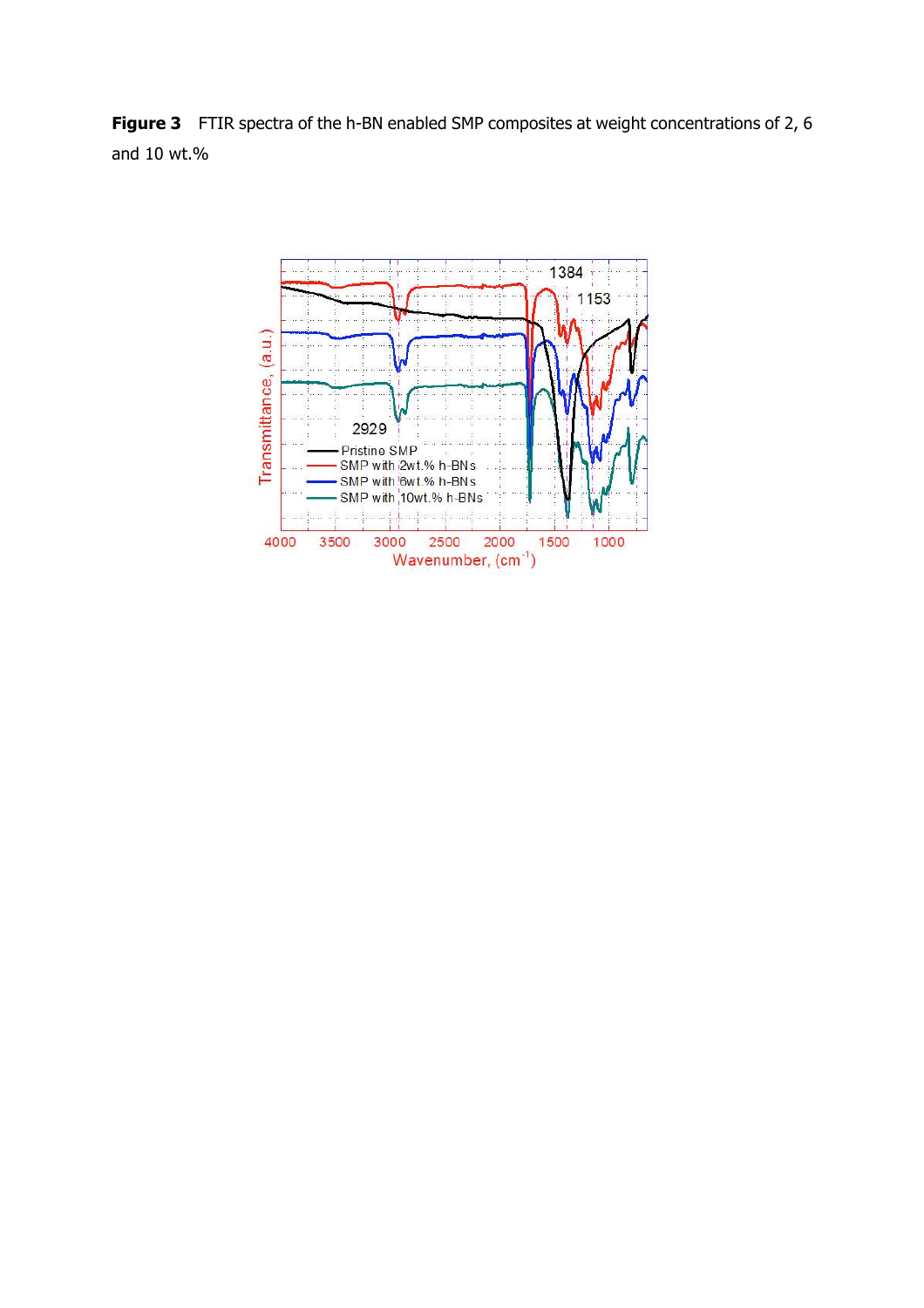**Figure 4** The  $T_g$  determined by the DSC measurement for the SMP and SMP composites incorporated with 2, 6 and 10 wt.% of h-BNs, respectively

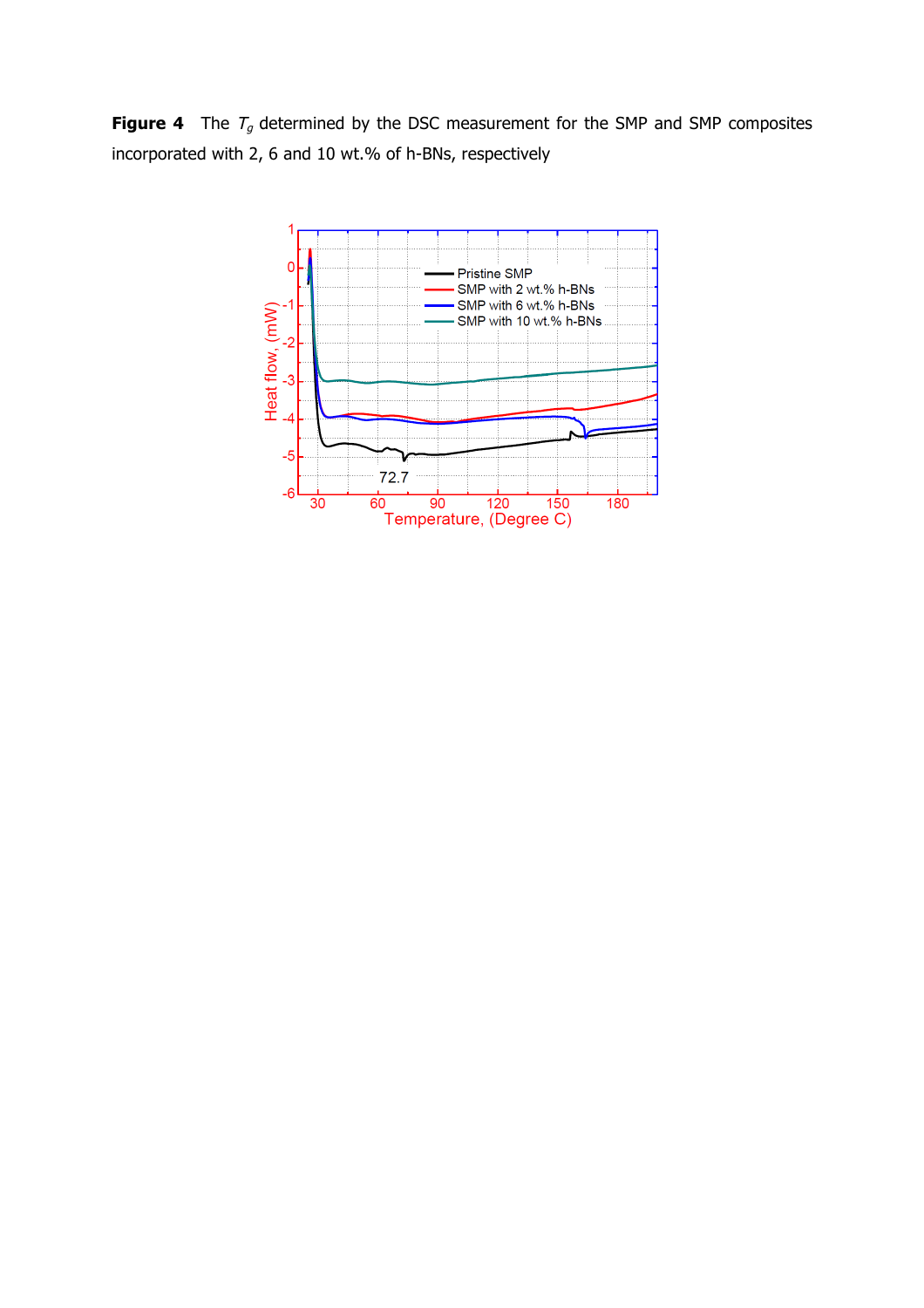**Figure 5** Storage modulus and tangent delta of SMP and SMP composites incorporated with 2, 6 and 10 wt.% of h-BN determined by DMA measurement

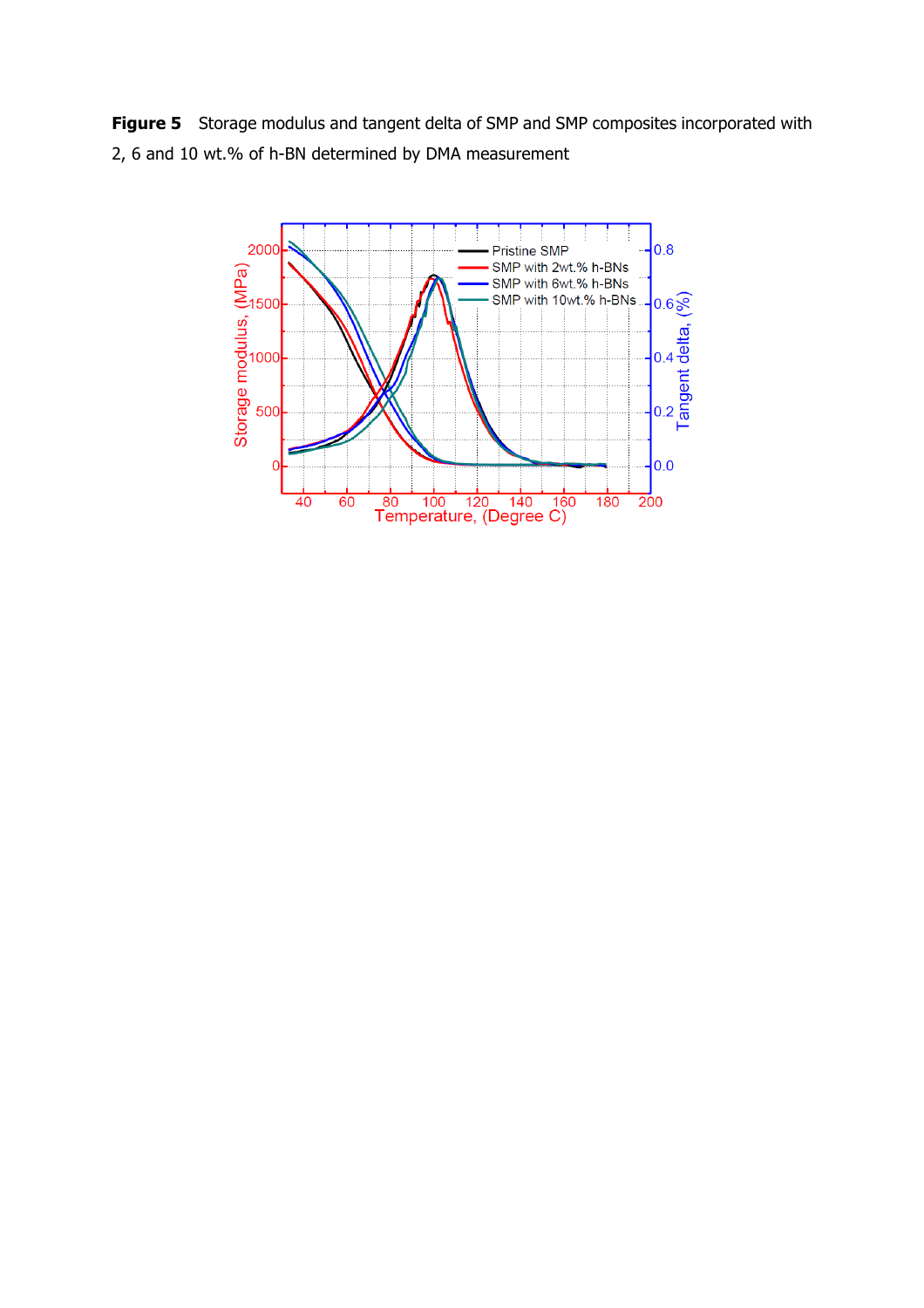**Figure 6** Stress–strain curves of SMP nanocomposites filled with various weight concentrations of boron nitride and CNT in a tensile mode

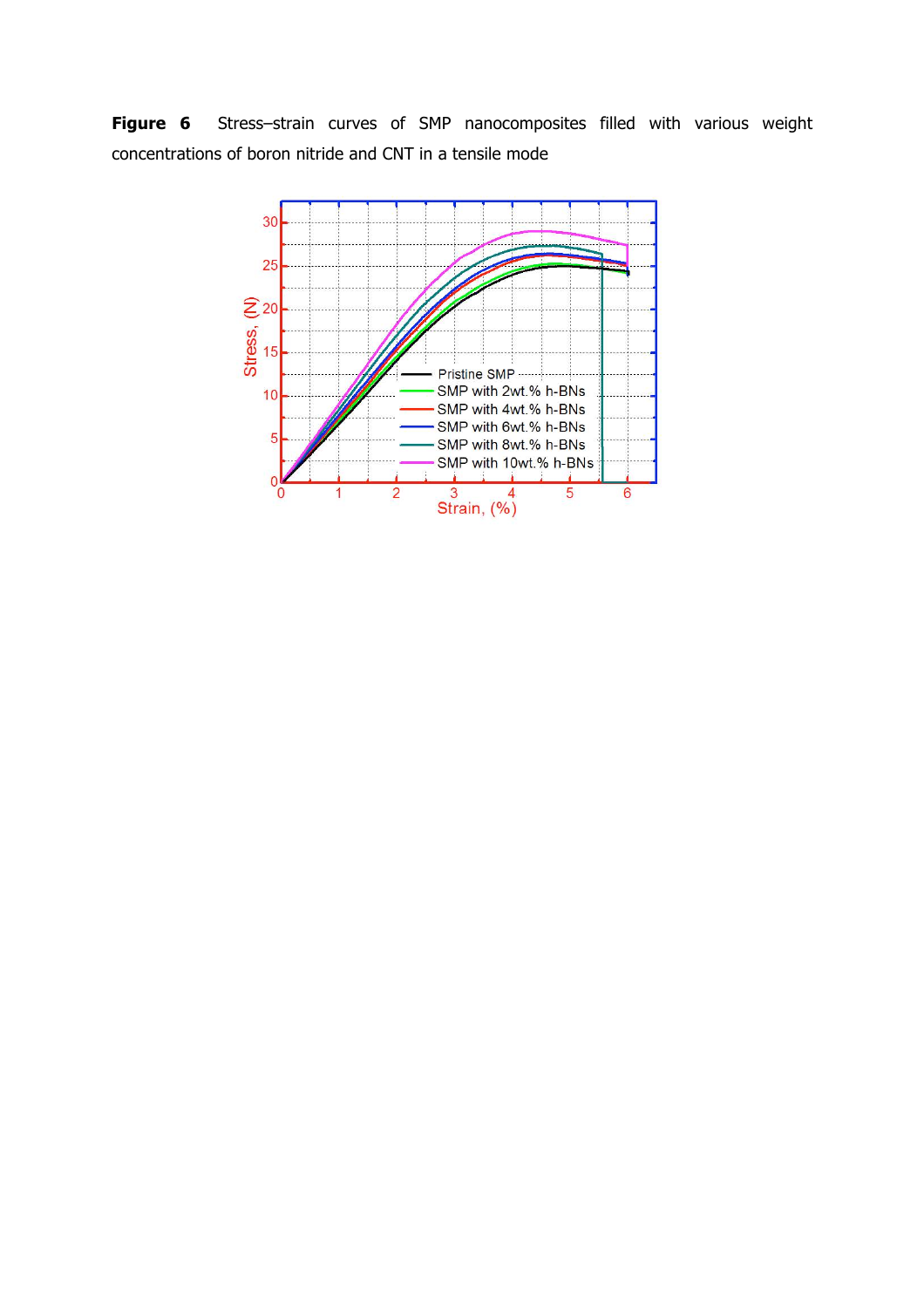**Figure 7** Snap shots of thermally responsive shape recovery of SMP nanocomposite incorporated with 10 wt.% of h-BNs